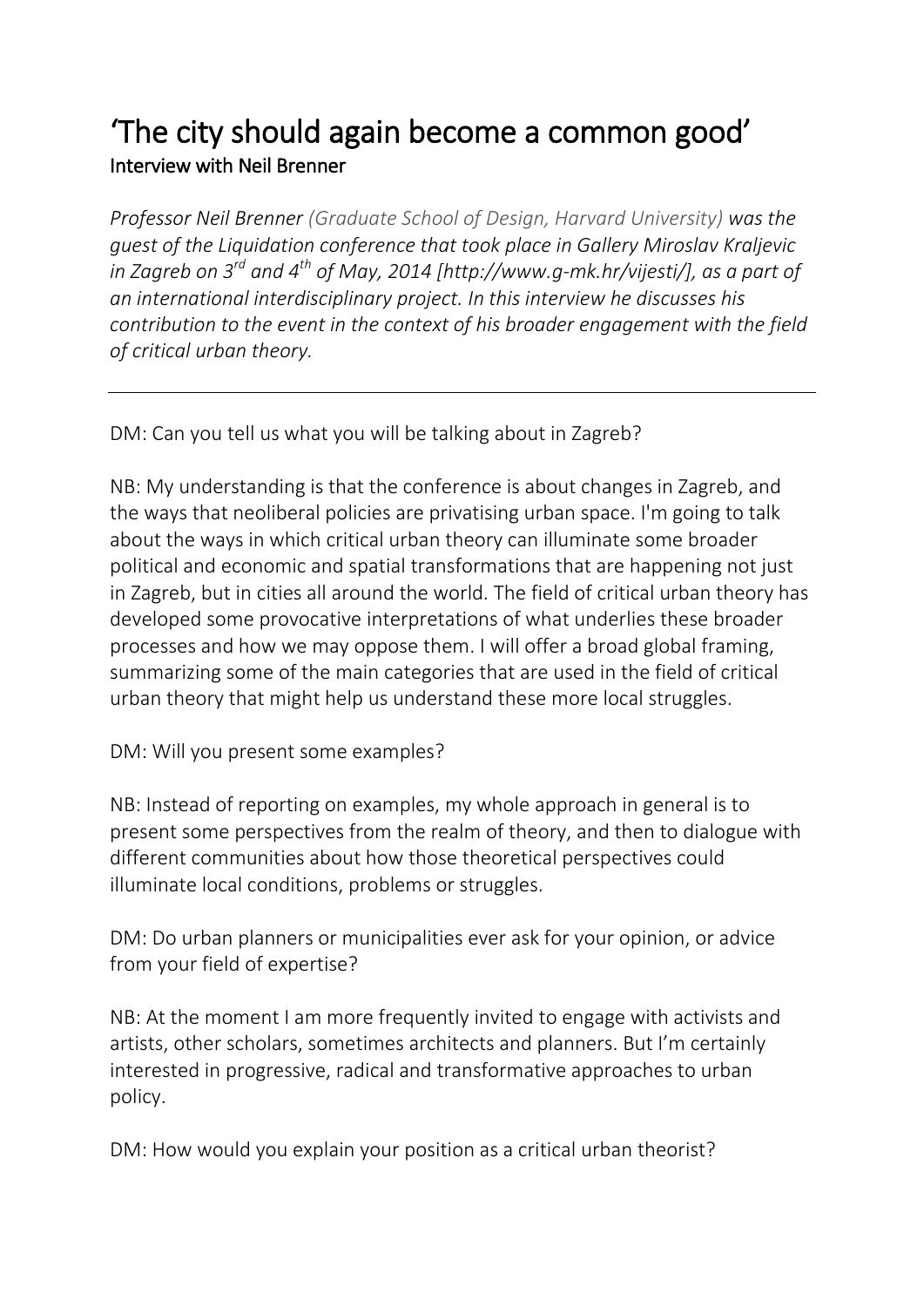NB: As a theorist, I am interested in getting clear about the concepts that we use in everyday life and in professional practice to understand cities and urbanization processes. For me, theory is about clarifying the concepts we use and presuppose to understand the world. As a critical urban theorist, I am very interested in ideologies of the urban, in the ways in which notions of the urban are used to form and legitimate political projects that reinforce the inequalities and power relations of modern capitalism. I am also interested in developing concepts that might inform and empower social movements that are fighting to create more just, democratic and ecologically viable forms of cities and urbanization.

DM: In the present situation, we often hear that 50% of the world population is living in cities. Is this an example of an urban ideology?

NB: This is a widely quoted idea that is derived from the United Nations' data on global population levels. The attempt to measure the world's urban population has a long history in the UN, and it is anything but scientific. In fact it has long been based upon highly problematic empirical techniques and deeply ideological theoretical assumptions.

In one sense, it's true that the world is increasingly becoming an urban world, and it's also certainly true that urbanization processes are transforming the places that we live in. But in order to count the number of people living in cities, you first have to define what a city is—not a simple matter. Indeed there is massive disagreement on this issue among the national census bureaus upon which the UN bases its data on the 50% threshold we have supposedly crossed. Additionally, there are questions of interpretation. What exactly is a city, and why does it matter, and to whom, to say that we all now live in these settlement types?

I would raise two questions for anyone who embraces the idea of the "urban age," defined in these terms. First, is it really useful to subsume the diversity of urban conditions and urbanization processes around the world under the single label of the "city"? Don't we need more differentiated categories to understand changing patterns of settlement and the transformation of our built environments?

Second, what about the supposed "rural" or "non-urban" world outside of the cities? Is it really irrelevant now, due to depopulation? Our research at the Urban Theory Lab-GSD (urbantheorylab.net) shows that, on the contrary, the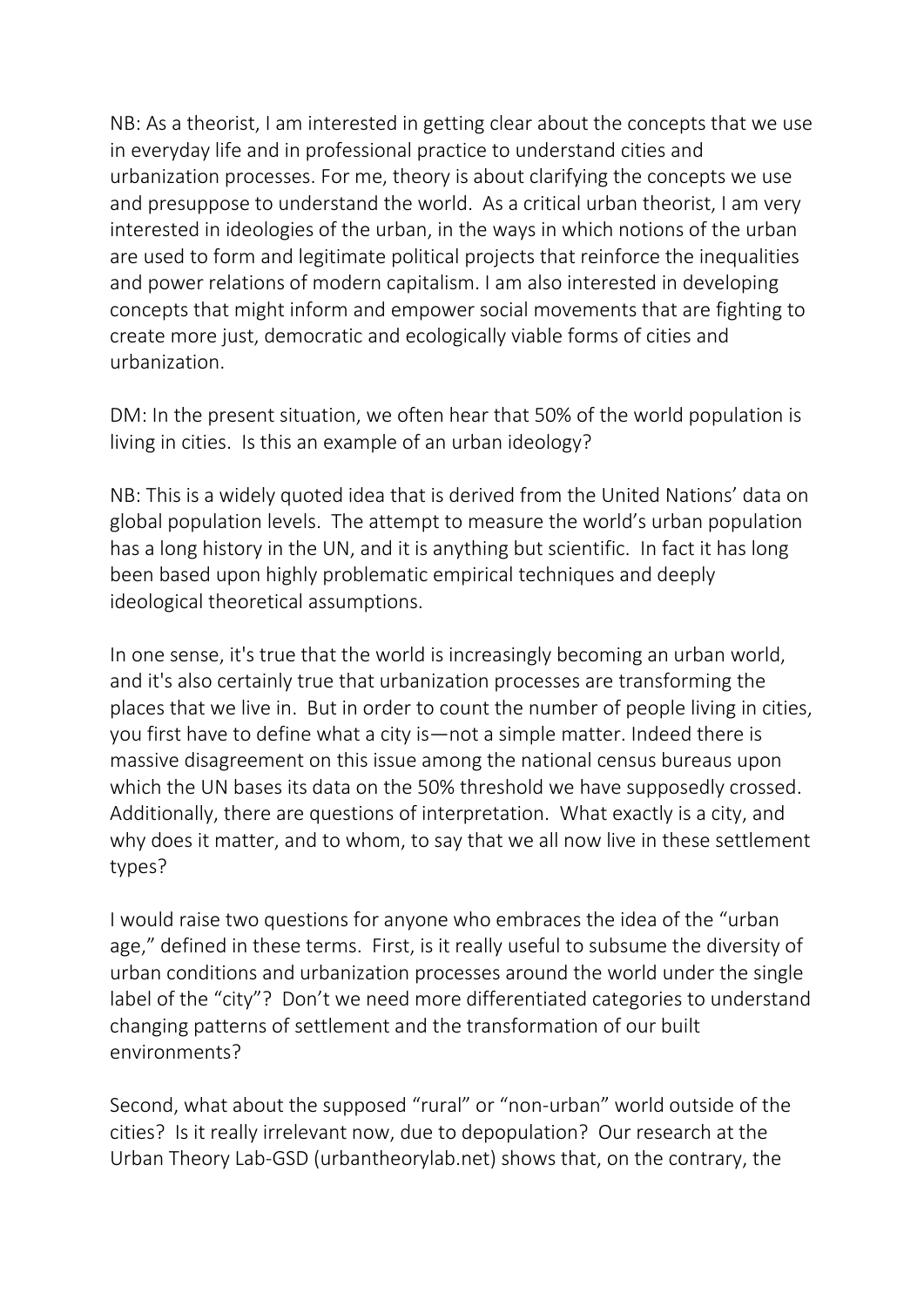"non-city" landscapes of the world—including some of the world's most remote places, like the Arctic, the Amazon, the world's deserts and mountain ranges and oceans—have actually become quite fundamental, in operational terms, in providing various kinds of support for urban life. Whether as resource extraction zones, agricultural and logistics landscapes, or waste dumps, the "non-city" territories of the world have been operationalized to support the urbanization of the entire planet, and they are being radically, destructively transformed through their role in this process.

By contrast, the urban age concept implies a simple, linear, world-wide transition from the rural to the urban. I find that it confuses more than it illuminates about both sides of the supposed urban/rural dualism.

DM: But we still talk about limited space. If we talk about sustainability, we are still talking about that 1% using the resources of these 99%.

NB: Measuring the world's urban population is very confusing and is based upon a statistical disaster, actually. The problem is that every national government defines the city and the urban according to its own census categories and indicators. So in some countries it is the population threshold, for instance 20.000. Sometimes they combine indicators like population density or employment conditions to determine the nature of the urban. Sometimes the city is simply an administrative category. So, the notion of a 50% global urban population threshold is deeply misleading because so many different kinds of data and measurement techniques are used in national territories across the world.

If one large country, like India or China, changes its definition of the cities which sometimes happens—then the entire world urban population goes up or down. But the point that I'm trying to make is that it is not just an empirical question, it's a theoretical question. What is the city, what is the urban, that makes it important and meaningful for us to say that a certain percentage of the population lives in cities, within this condition that we call urban?

As I suggested earlier, our work in the Urban Theory Lab suggests that more and more zones of the planet—including the atmosphere, the oceans, even areas that otherwise seem quite "remote"—are being exploited and operationalized in order to support the agglomerations, the big cities. But even though these apparently very remote and relatively unpopulated zones of the world have become operational landscapes to support city growth elsewhere, they are not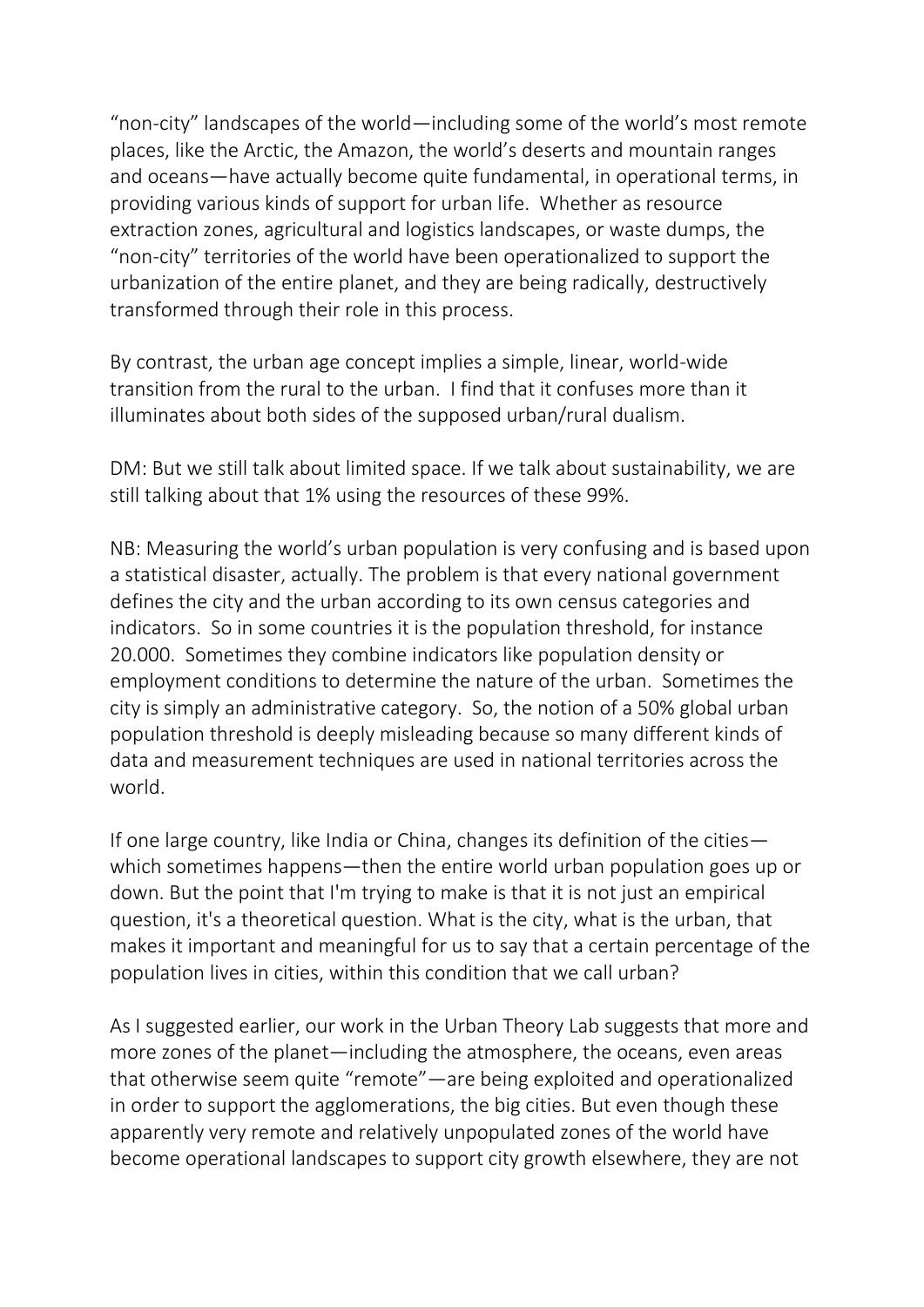included in the concept of the urban age, which is totally agglomeration-centric. That's why that proposition for me is thoroughly ideological, because it directs our attention to the big settlements alone, treating them as quasi-self-propelled motors of growth, without illuminating the many ways in which the urban life that is agglomerated within them hinges upon the transformation of landscapes and territories elsewhere.

DM: I am thinking of the classical definition of cities, so one way of determine some settlement as the city is based on the sector of the economy that prevails. Size doesn't matter; some places with very few inhabitants can be cities.

NB: In China or India the definition is completely different; every country has its own set of criteria for the "city." So when you pour all these different definitions into the UN data tables, it's fully chaotic—really quite a shocking empirical mess for an international organization that wields such widespread influence over public discourse about cities.

We also have to raise the question: what are the forms of dispossession and displacement in the so-called "countryside" that are contributing to the mass migration to the cities which is celebrated not only by the UN but by policy makers, local boosterists and developers, and mainstream economic and social commentators all over the world? In other words, why is it not possible for many people to live in a sustainable way outside of these big cities, the megacities of the global South for example? What's actually happening in the larger territorial landscapes, whether in the former socialist world or in the industrial capitalist world or in the global South, that is causing this massive displacement of the people from the rural areas into the big cities? That question has got to be posed as an urgent and fundamental political question—otherwise we are simply taking for granted that the so-called rural-to-urban transition is necessary, irreversible, ecological and good.

These are dangerous and misleading assumptions. Is it really beneficial for society or the environment or democracy, for political life, for social life, that more and more people move to the giant megacities, whose infrastructures are radically inadequate to the demands being placed upon them? Is this really what people would choose if there were sustainable forms of employment and social reproduction, access to the land, to food, to secure conditions of life, and indeed public infrastructures of urbanism, outside the massive cities where so much of employment, housing and basic living conditions are highly precarious?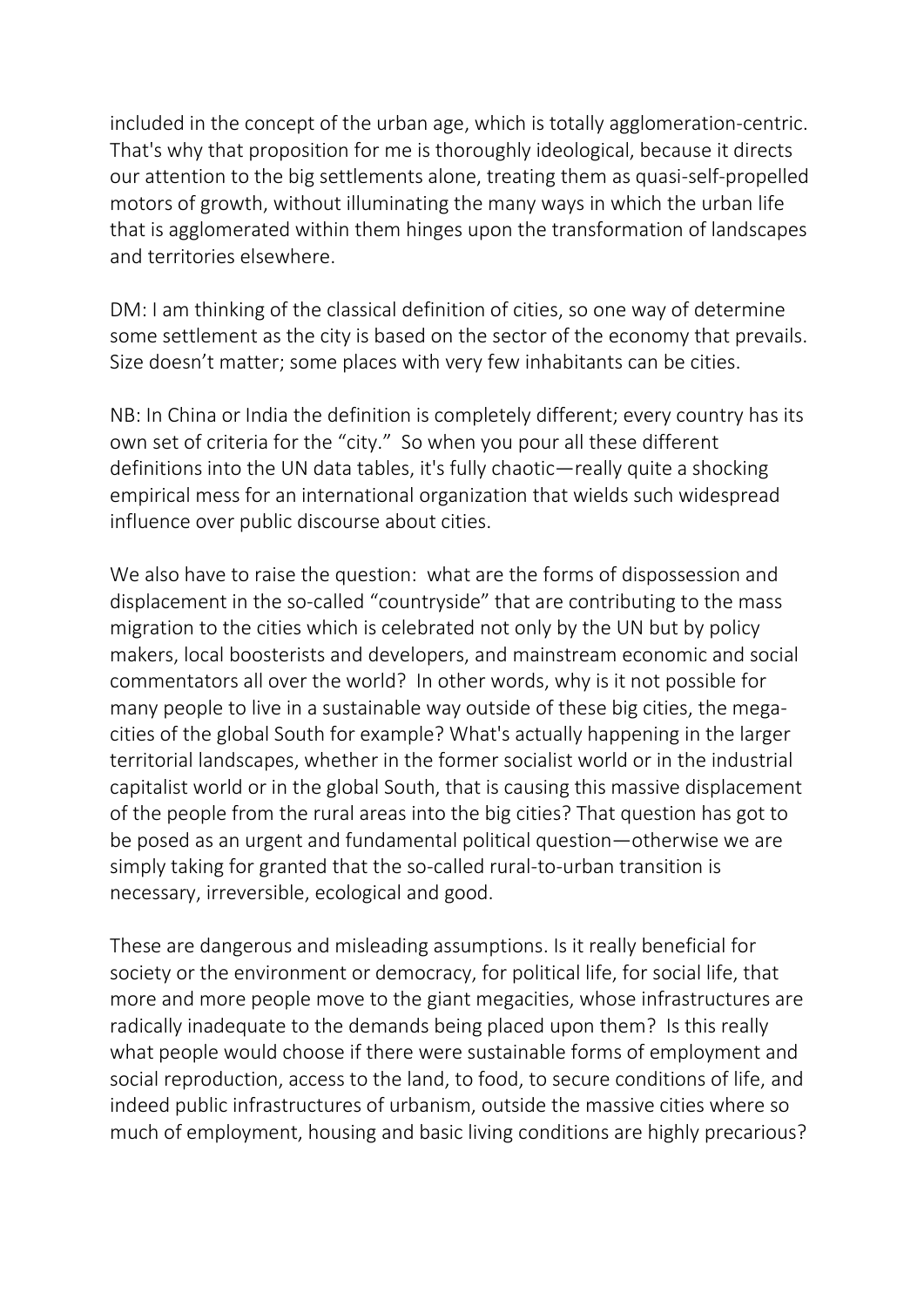DM: Do you have any findings what goes on in the depopulated areas?

NB: Well, there are different forms of restructuring and changes in conditions of land ownership in different zones of the world economy that are contributing to these urbanization processes. So the first claim I would make is that, instead of just assuming that there is a natural, irreversible move from the countryside to the city, we have to look at particular policies, institutions, property relations and power hierarchies that are contributing to this mass migration in different zones of the world economy. In South Asia, the answer might be different than it is in China, and the answer in those zones is surely different than it is in the former socialist world of Eastern Europe or in the former Soviet Union. I think that it's closely tied to the ongoing, increasingly intensive and extensive enclosure of land, to the reorganization of property relations, which have made it increasingly difficult for people to survive in the erstwhile rural zones. There are different forms of enclosure and land grabbing happening in Africa and in parts of Latin America that are undermining many forms of small-scale farming and agriculture, but then again, it's very difficult to generalize across territories or continents. We have to look at these questions in different contexts, rather than just assuming that there is a natural, necessary trend to move from the countryside to the city. Both sides of this dualism are being transformed through urbanization processes, and they are mediated through (increasingly market-oriented) political institutions, the reorganization of land ownership and land use, and often speculative, transnational corporate investment strategies there is nothing natural or necessary about what's happening here.

DM: Still, we would have to have some sort of common frame because all these processes can be reduced to one thing – they are unsustainable. And for example, if European Union perceives a country like Croatia like a large European tourist resort, exclusive policies make no sense. One state or region cannot make their own decisions, disregarding larger or global policies.

NB: Exactly. I think it's a plausible hypothesis that these transformations are connected to the large-scale strategies of transnational corporations which are trying to instrumentalize land, territory and resources to maximize profits, often through the use of quite speculative financial instruments that put the future of entire territories at risk. In the process, they are displacing people from established ways of living and from access to the commons, from the resources they need to survive outside of commodity relations, the wage relation. But how does that play out? In other words, what are the specific strategies of the corporations, how do state institutions mediate these accumulation strategies,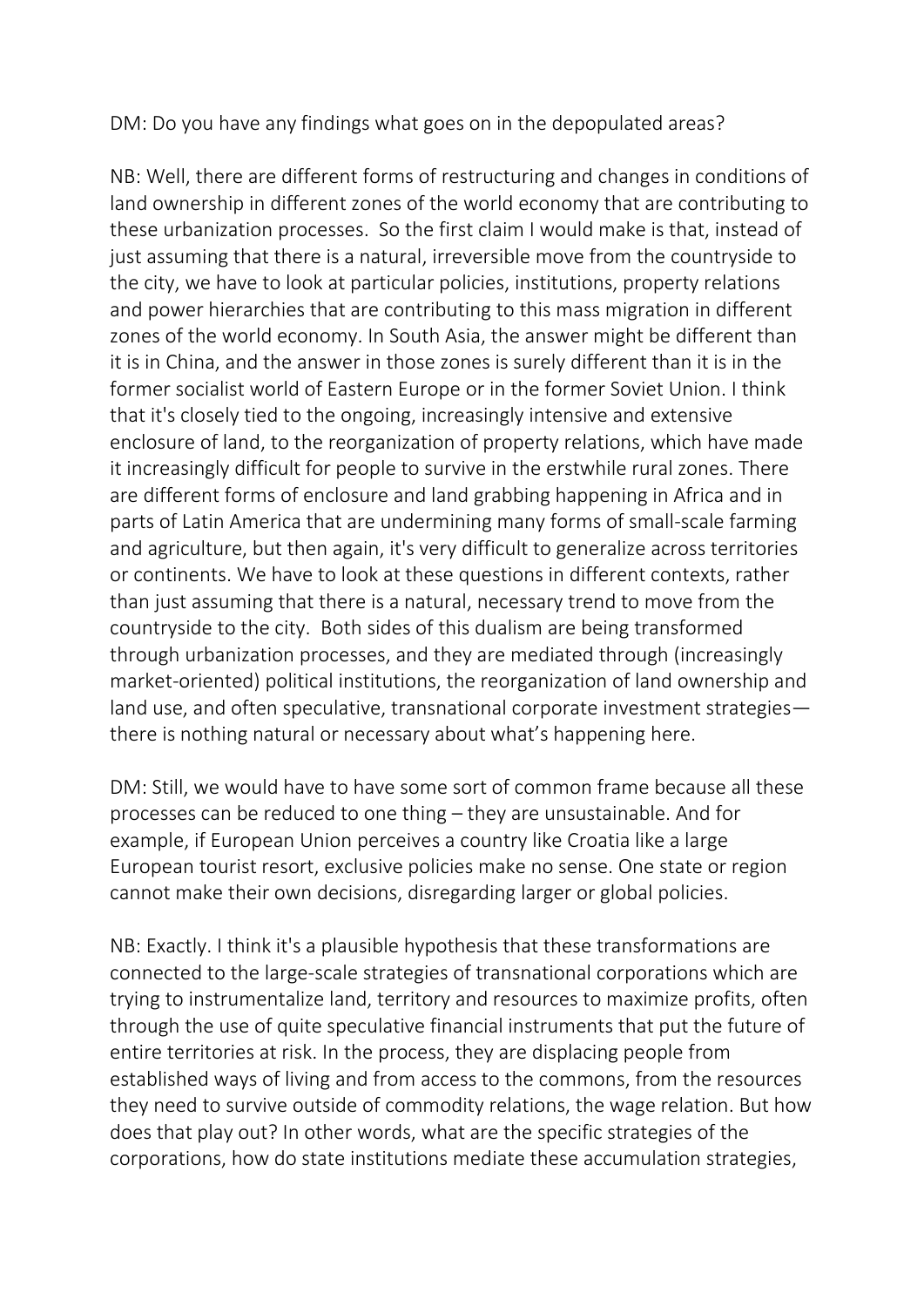what is the role of financial speculation in the reorganization of land-use systems and territorial organization – these and many other questions have to be posed in the relation to particular places and regions.

DM: Who is to mediate these strategies between corporations and the citizens – local governments, municipalities … ? Who is to control these processes?

NB: It's a political question, it plays out in different ways in different countries. There's a lot of resistance in different parts of the world to these strategies of territorial enclosure, hypercommodification and financialization. Capitalist corporations cannot simply impose their will without a political structure that enables them to do that, nor can they pursue their accumulation strategies without ideologies that justify, legitimate or naturalize their activities.

However, to the degree that political systems are democratically controlled at any spatial scale, there is a possibility to use governmental regulation to protect people from the processes of commodification and accumulation by dispossession that are now being intensified around the world. And of course the realm of ideology is essential—we have plenty of evidence that privatization is disastrous—both socially polarizing and environmentally regressive. We also have plenty of counter-ideologies that emphasize the benefits of collective management and popular democratic control over social resources: they remain as relevant as ever in this supposedly "post-socialist" epoch. So, it's ultimately a political question.

DM: Could we say that participatory practices, at least if we talk about stable democracies like in Western European countries, might improve living and working conditions of its citizens?

NB: Privatizing local assets is the predominant global strategy of our time, and yet it fails recurrently. If social resources are controlled by private corporations, it often leads to massive inequalities, and to serious deficits in the actual services that are being provided. The currently popular assumption that the market is the best means to provide public goods is deeply problematic. We have a plenty of evidence that in over two centuries of capitalism, relying purely on market forces results in massive failures in terms of social equality, dislocation, environmental destruction, democratic accountability and so forth. So the question is how to re-assert democratic and socially coordinated control over the city, and indeed the territory, as the commons, the collective resource which is actually produced and shared by all, rather than having the future of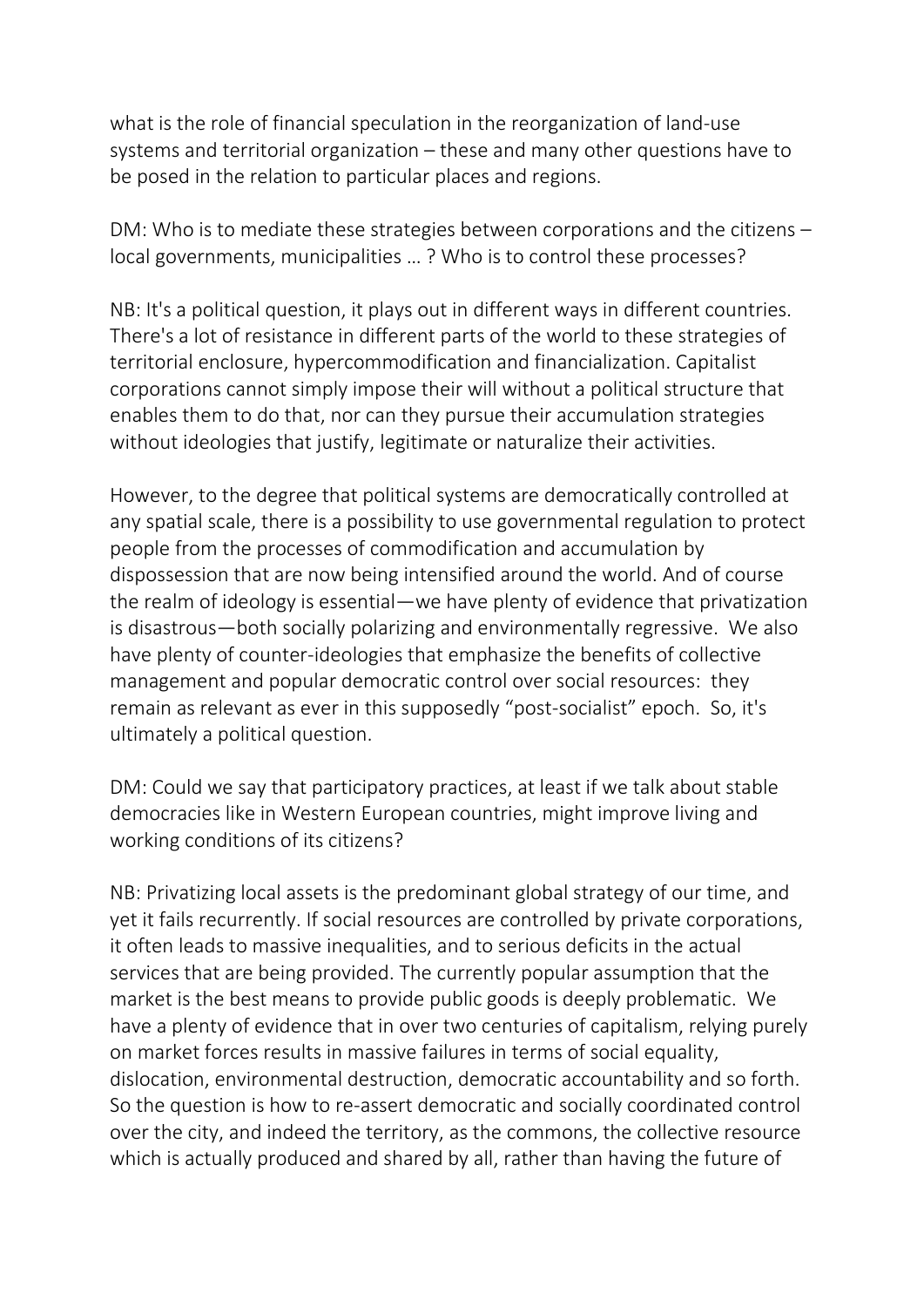our world decided by those with the power to make investment decisions on a private, individual and profit-maximizing basis. The private control over investment decisions that, in practice, impact the entire city, territory or indeed the whole planet, is a social and ecological catastrophe.

DM: So, knowing all that, the society is constantly repeating and repeating the same mistakes. Would well-informed, politically active citizenry be a prerequisite for the changes?

NB: In the notion of French author Henri Lefebvre, who was deeply interested in the Yugoslav experience, *autogestion*, or self-management—radical or grassroots democratic control—must lie at the heart of any democratic form of socialism. But Lefebvre, who was highly critical of the French Communist party, and also somewhat sceptical about Yugoslav autogestionary experiments in the 1970s, pointed out a difficult problem here: autogestion can only be activated from below, by the actors themselves; if you try to stimulate it from above, you undermine the basic principle of the grassroots. In other words, sure, we want to have a governmental system that promotes citizens initiatives, but that's a fundamental contradiction, because stimulating such initiatives from above is often precisely at odds with the core impulse and orientation of autogestion, which by definition has to come from below.

So the question really is how can you create a social formation in which political institutions are constantly open to being appropriated and transformed through initiatives from the bottom up—without ever closing off that accessibility to future projects that promote new forms of transformation from below. Lefebvre himself suggested that if you had a fully autogestionary or self-managed society, the state would constantly be appropriated and transformed from below. As such, he somewhat mischievously suggested, it would "wither away" in the sense once postulated by Lenin in a radically different context. It is very complicated, and the answer can only be explored in the realm of practice theory can only analyze the hazards, the risks, the contradictions, also the possibilities ….

DM: Do you see a way of employing these theoretical aspects that we've talked about, in projects of any scale?

NB: I work a lot with architects, landscape architects and urban planners in my teaching. And the general argument I make to my design students is that we need to think not just about the site that a client has requested us to build upon;